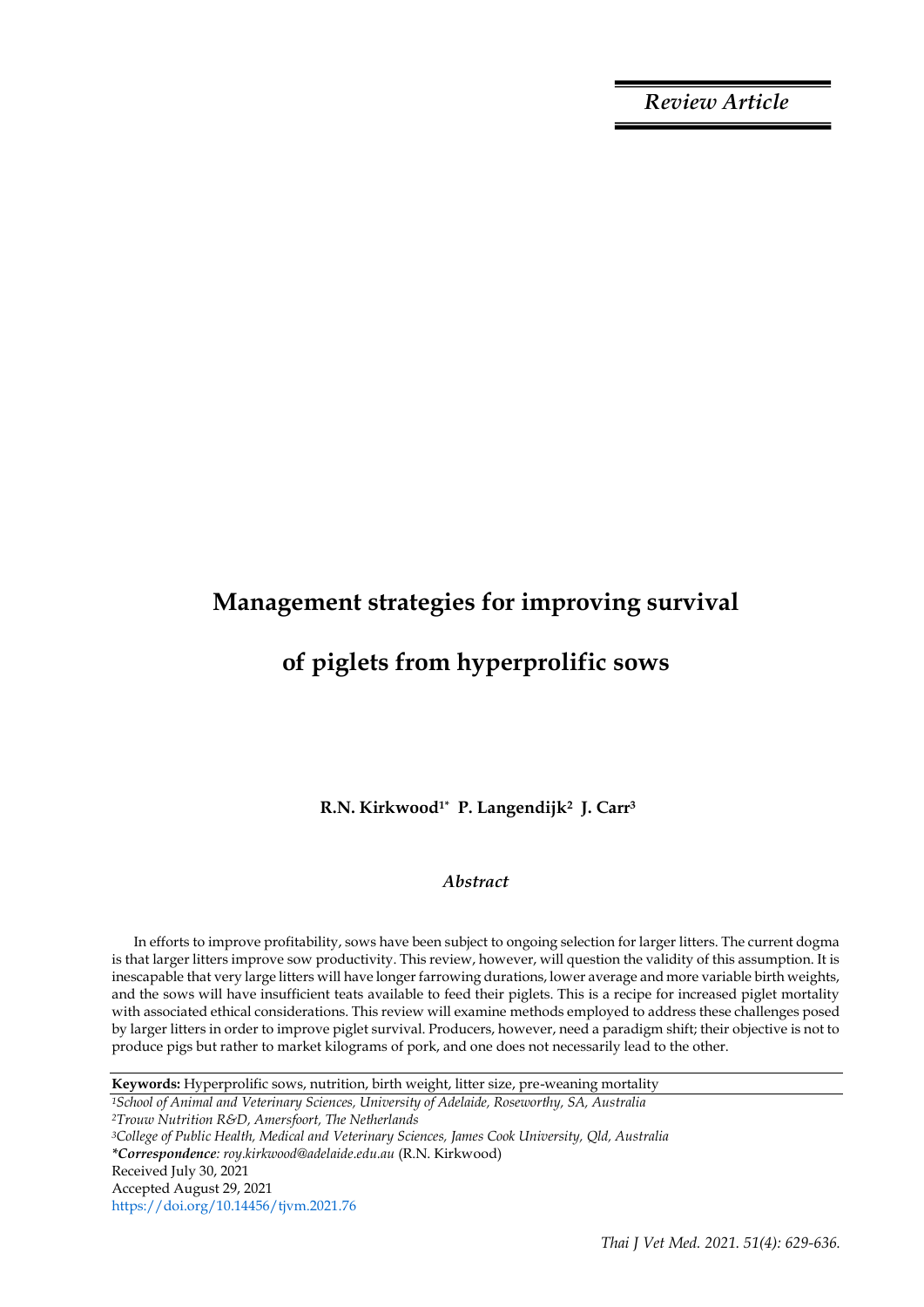### *Introduction*

A primary objective of pig production is to cost effectively market the maximum weight of pork in the shortest possible time. Achieving this requires high pre- and post-weaning growth rates and minimal mortality, which in turn is dependent on the live birth of the optimum number of high viability piglets. Clearly, the ability to market the maximum weight of pork rests on sow farrowing performance. In terms of sow management, however, it would be a mistake to focus solely on farrowing per se as the sow's farrowing and lactation performance are the result of her management throughout gestation, particularly during the last two weeks before and the first week after farrowing. This review will discuss strategies for improving piglet pre- and post-natal growth and survival. Issues surrounding the large litters of hyperprolific sows include the effects of intrauterine crowding causing birth weight variation, piglet hypoxia during delivery, and litter mate competition post-partum. We will examine potential management strategies for improving survival in large litters, including effective piglet fostering techniques. Altering sow environments to reduce stress can also be effective, but this topic will not be addressed due to difficulties of implementation in most current sow confinement systems.

# *Transition period*

Final preparation of sows for farrowing and subsequent lactation is largely the function of the last 7 to 10 d of gestation and the first 5 to 7 d of lactation, which in common with dairy cattle is termed the transition period. Nutritional management during transition is the final opportunity to influence farrowing performance, lactation feed intake, and milk yield. Established dogma is that overfeeding sows throughout gestation will reduce their feed intake in lactation, although it is more likely that overfeeding produces fat sows, and it is fat sows that suffer a reduced lactation feed intake. More recently, it has been observed that increased sow feed intake in the transition period (the last 7 d of gestation) increased sow (but not gilt) lactation feed intake and piglet weaning weights (Langendijk and Fleuren 2018; Table 1). These observations have been confirmed more recently (Gourley *et al*. 2020), with sows fed ad libitum during the 2 or 3 d prior to farrowing demonstrating improved sow weight and backfat depth maintenance and increased piglet weaning weights. Regardless, there might be some concern about high pre-partum feed intakes and the occurrence of constipation. If sows become constipated in the immediate pre-partum period, it may impede piglet delivery and so increase farrowing duration (Oliviero *et al*. 2019). Additionally, due to a longer gut transit time, constipation can result in increased absorption of lipopolysaccharide (endotoxins from Gram negative cell walls) which would likely have a negative impact on prolactin and so increase the incidence of lactation insufficiency (Martineau *et al*. 1992). During hotter months, the effect of lipopolysaccharide could be exacerbated due to heat-induced "leaky gut" allowing for easier toxin absorption. As shown in Table 2, to protect against constipation the transition diet should contain up to 7% fibre (Oliviero *et al*. 2009). Interestingly, conventional transition strategies will drop feed allowance prior to farrowing in an attempt to avoid constipation. If, for example, feed allowance is reduced from 3.5 kg/d to 2 kg/d, and the gestation diet with 8% crude fibre is replaced by a lactation diet with 5% crude fibre, the combined result of these measures is that the intake of crude fibre is reduced from 280  $g/d$  to 100  $g/d$ , a threefold reduction in a period where increased fibre intake should be the aim. To further reduce the risk of constipation, sows must have access to adequate amounts of water and a cool farrowing area. Defecation should be monitored as it has been noted that sows may not defecate for up to 4 d postfarrowing. Constipation results in discomfort or pain, a loss of appetite, reduced total lactation feed intake, reduced sow weaning weight and increased wean-toservice interval, reducing breeding performance. Constipation is a serious problem often ignored in pig production (Carr *et al*. 2018).

In addition to increased dietary fibre, consideration should also be given to dietary calcium content during the transition period. It is evident that stillbirth rates increase in older sows, especially from parity 5 through 7. The aetiology of this parity effect is uncertain, but it is reasonable to assume that less effective uterine contractions result in longer farrowing durations with the associated increased risk of stillbirth. Indeed, recent observations show that in sows with at least one stillborn piglet, free calcium levels in the circulation dropped significantly in the last 10 h before farrowing started, whilst in sows with no stillborns this drop was not observed (unpublished results). Further, if the circulating calcium activity is relatively low, an adverse effect on subsequent lactation may also occur. Clinically, the potential hypocalcaemia can be treated by intramuscular injection of 15 mL (gilts) or 20 mL (sows) calcium gluconate if sows have poor uterine tone on palpation or, at the end of the day, have a milk stream and a history of > 1 stillbirth in previous litters. Alternatively, in the dairy industry, the problem of inadequate peripartum calcium mobilisation is addressed nutritionally by feeding negative dietary cation-anion difference (DCAD) diets; (mEq K<sup>+</sup> plus mEq Na+) – (mEq Cl- plus mEq S2-). These diets induce a compensated acidaemia resulting in increased parathyroid sensitivity, in turn causing increased renal calcium resorption and activation of vitamin D, which then improves calcium mobilisation (Constable *et al*. 2017). Further, these diets increase intestinal calcium absorption from 65% to 90% and repartitions the calcium to where it is needed, such as the mammary glands.

It seems reasonable to assume that the above will hold true for sows where a reduced DCAD in transition diets by formulating on the balance of Na, K, Cl, and S, would support calcium homeostasis of the sow. How much the DCAD needs to be reduced to be effective still needs to be established. In analogy to dairy transition strategies, it may be questioned whether periparturient sows should be supplemented or whether they are oversupplied with calcium in the transition period. Requirements for calcium to cover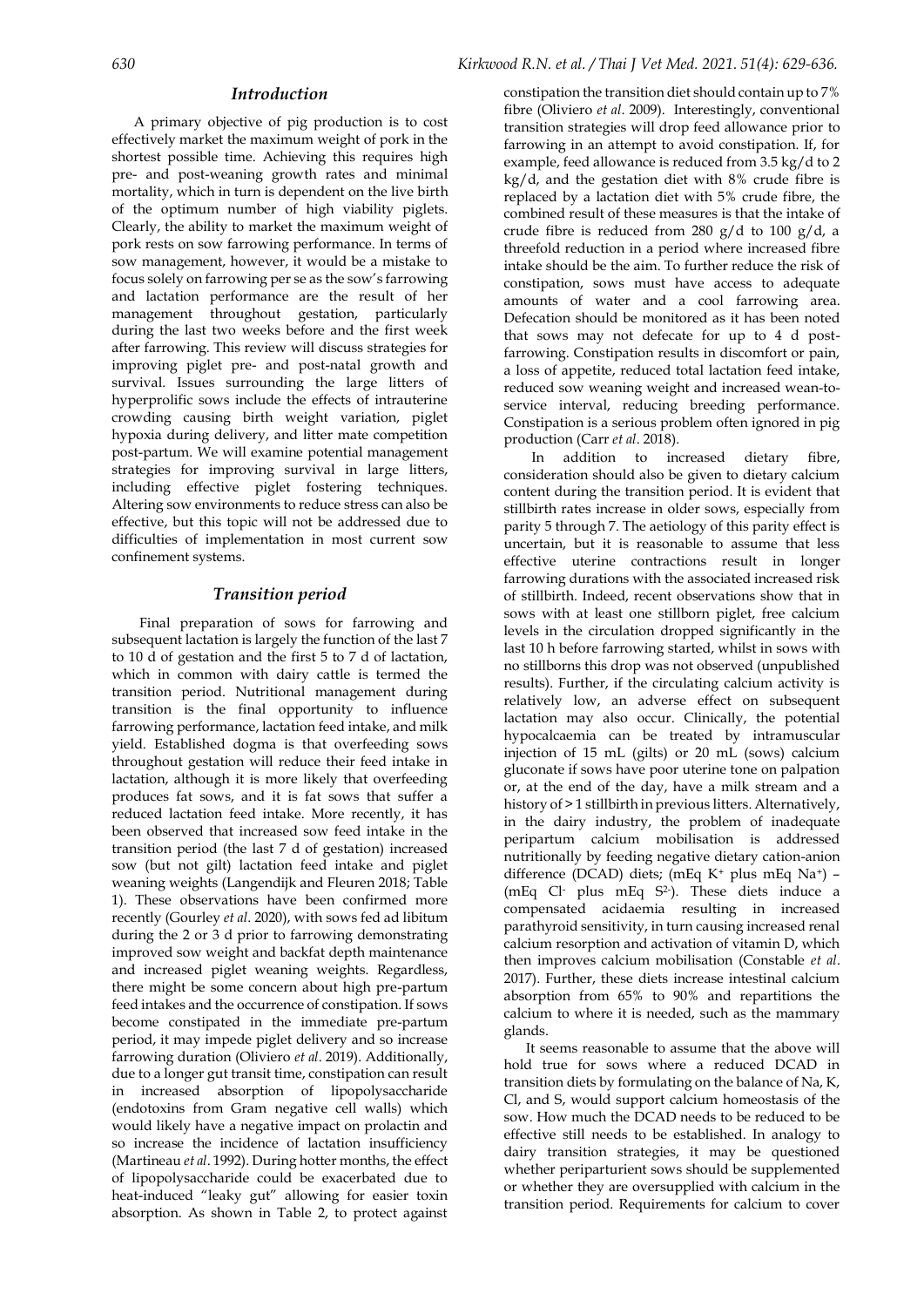endogenous (faecal and urinary) losses, maternal accretion, and growth of a litter with 16 piglets, amount to 11 g/d of digestible calcium (Bikker and Blok 2017). At an intake of 3 kg/d of a lactation diet with 9 g/kg total calcium, the sow would only need to absorb 40% of her dietary intake. Considering that in reality calcium absorption is generally higher, the transition sow is probably over-supplied with calcium, and the effect of that may be that active absorption of calcium by the sow is not triggered. When calcium requirements increase around farrowing due to colostrum secretion and increased uterine contractions, intestinal absorption may suddenly be inadequate, resulting in a drop in circulating calcium.

| Ad lib vs conventional feeding in late gestation on sow performance |
|---------------------------------------------------------------------|
|---------------------------------------------------------------------|

|                        | Primiparous sows   |                          | <b>Multiparous sows</b>      |                             |
|------------------------|--------------------|--------------------------|------------------------------|-----------------------------|
|                        | Ad lib<br>$(n=17)$ | Conventional<br>$(n=16)$ | Ad lib<br>$(n=23)$           | Conventional<br>$(n=25)$    |
| Birth wt, g            | $1305 \pm 52$      | $1335 \pm 49$            | $1381 \pm 47$                | $1406 \pm 48$               |
| Litter size            | $12.9 \pm 0.4$     | $12.9 \pm 0.4$           | $14.8 \pm 0.6$               | $15.0 \pm 0.6$              |
| Wean age, d            | $24 \pm 0.5$       | $24 \pm 0.4$             | $25 \pm 0.4$                 | $25 \pm 0.4$                |
| Pigs weaned            | $11.6 \pm 0.3$     | $12.0 \pm 0.3$           | $12.7 \pm 0.3$               | $12.8 \pm 0.4$              |
| Wean wt, kg            | $6.27 \pm 0.19$    | $6.52 \pm 0.2$           | $7.62 \pm 0.21$ <sup>a</sup> | $7.1 \pm 0.14$ <sup>b</sup> |
| ADG to wean, $g/d^*$   | $208 \pm 7$        | $218 \pm 8$              | $247 \pm 6^{\circ}$          | $231 \pm 4^{\rm b}$         |
| Litter wean wt, kg*    | $73.3 \pm 2.5$     | $75.9 \pm 2.6$           | $97.0 \pm 2.3^{\text{a}}$    | $90.2 \pm 2.2^b$            |
| Lactation ADFI, kg/d** | $5.3 \pm 0.2$      | $5.6 \pm 0.2$            | $7.3 \pm 0.3$ c              | $6.8 \pm 0.1$ <sup>d</sup>  |
| Sow wt loss, kg        | $16.7 \pm 3.0$     | $17.5 \pm 3.4$           | $17.6 \pm 3.2$               | $17.6 \pm 2.6$              |

\*Piglet average daily weight gain to weaning and litter weaning weight corrected for litter size

\*\*Sow lactation average daily fed intake

Means with different superscripts differ, ab (*P*<0.05), cd (*P*<0.1)

From Langendijk and Fleuren (2018)

**Table 2** Influence of dietary fibre content and percent incidence and severity of constipation in peripartum sows (± 5 d)

|            | <b>None</b><br>(0 d) | Mild<br>(2 <sub>d</sub> ) | <b>Severe</b><br>ა –       | Very severe<br>(> 4 d) |
|------------|----------------------|---------------------------|----------------------------|------------------------|
| Low fibre  | 14.4                 | $\sim$<br><u>__</u>       | 41.5                       | $\sim$<br><u>_</u>     |
| High fibre | 33.3                 | 38.5                      | $\sim$ $\sim$<br>$\sim$ .1 | 5.1                    |

From Oliviero *et al*. (2009)

# *Impact of intrauterine crowding*

Genetic selection has resulted in conception of larger litters causing uterine capacity and blood supply to be limiting resources. In larger litters, when intrauterine crowding occurs, embryos first to attach can physically restrict the development of later attaching embryos (van der Waaij *et al*. 2010). Additionally, once the uterus has surpassed normal limits of uterine space, each additional embryo is associated with a reduction in individual fetal growth (Wolf *et al*. 2008; Lund *et al*. 2002) and larger litters are strongly correlated with a proportion of piglets being born underweight (<1.0 kg) (Schmitt *et al*. 2019; Madsen and Bee 2015). Indeed, Quiniou *et al*. (2002) documented that for litters of less than 11 and more than 16, respectively, mean piglet birthweights were 1.59 and 1.26 kg with the percent born < 1 kg being 7 and 23%, respectively (Table 3). Further, for pigs born < 1.0 kg, 11% were stillborn and a further 17% were dead by 24 h. Piglets having a low birthweight have a larger surface area to volume ratio and so are more

susceptible to hypothermia, hypoglycemia and reduced vigor within the first 24 h of life (Baxter *et al*. 2008). Thus, low birthweight pigs have an increased risk of pre-weaning mortality compared to normal weight pigs. Variability within a litter makes it more difficult for low birthweight pigs to compete for a teat and ingest an adequate amount of colostrum. In addition, larger pigs compete indirectly with smaller pigs by draining and then having more milk directed to their respective teats (Orihuela and Solano 1995). This indirect competition between littermates may explain why differences in birthweights are often maintained, or even increased, during lactation (Skorput *et al*. 2018) with these effects being exacerbated in large litters. Due to the long farrowing process with large litters, the piglets born in the second half of the farrowing process have a higher risk of developing hypoxia which affects their vigor at birth resulting in lower intakes from the pool of colostrum which is already reduced by the time they are born, with associated consequences of an inadequate colostrum intake (Langendijk *et al*. 2018).

**Table 3** Effects of litter size on piglet birth characteristics

| Litter size class   | $\leq 11$         | $12 - 13$            | $14 - 15$         | $\geq 16$         |
|---------------------|-------------------|----------------------|-------------------|-------------------|
| Mean litter size    |                   | 12.5                 | 14.4              | 17                |
| No. litters         | 324               | 262                  | 230               | 149               |
| Mean birth wt, kg   | 1.59a             | 1.48 <sup>b</sup>    | 1.37c             | 1.26 <sup>d</sup> |
| Birth wt variation* | 0.26 <sup>a</sup> | $0.27$ <sup>ab</sup> | 0.28 <sup>b</sup> | 0.30c             |
| Pigs $< 1.0$ kg, %  | 7a                | Qa                   | 14 <sup>b</sup>   | 23 <sup>c</sup>   |

Calculated as the mean SD of each litter within class

Means with different superscripts differ, *P* < 0.001

From Quiniou *et al*. (2002)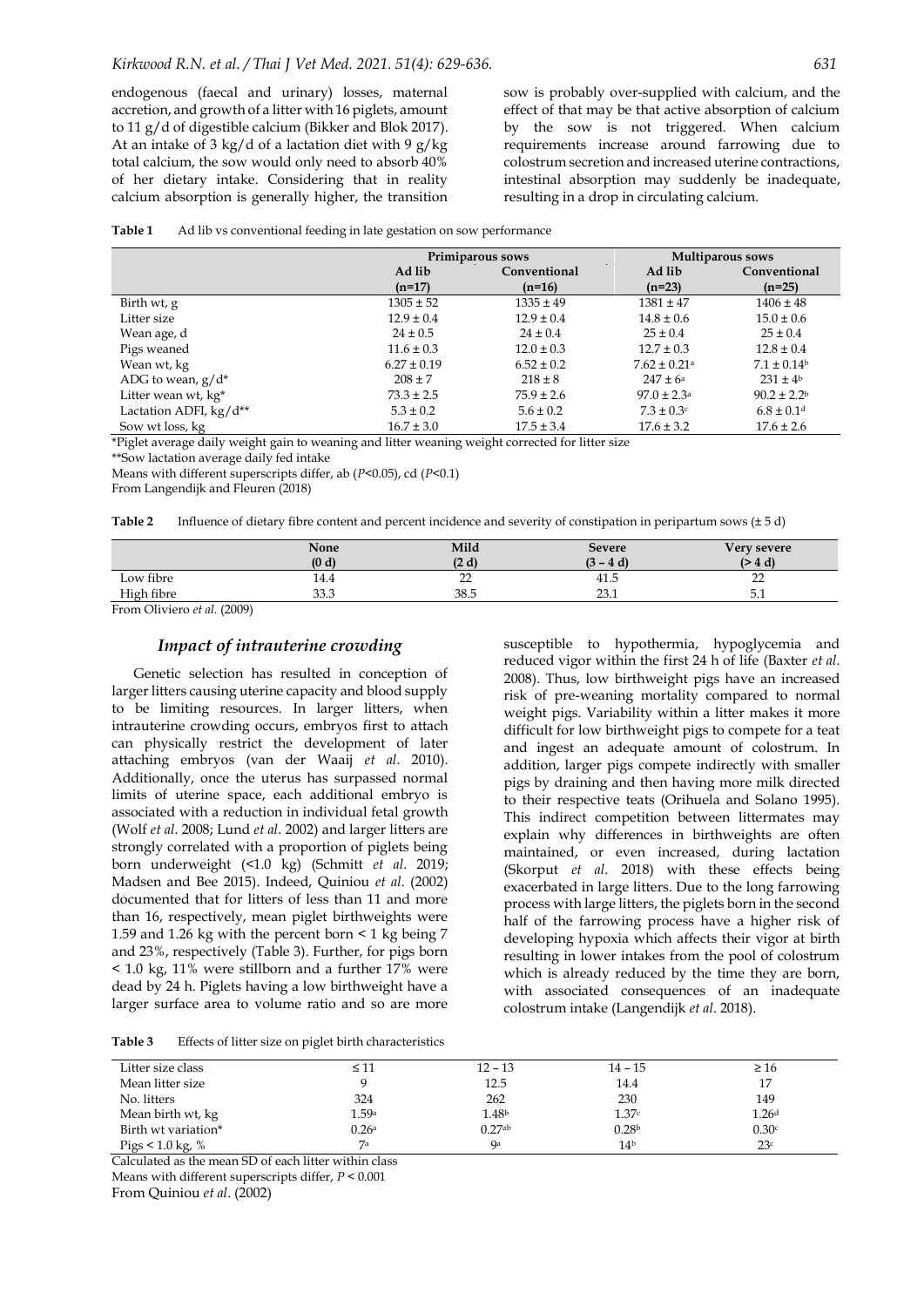#### *Farrowing duration*

Once nutritional strategies to ensure sows are not too fat at farrowing (aim for 18 mm P2 in Large White and Landrace sows) have been implemented and they have been fed and housed during transition to minimise constipation and enable an appropriate calcium mobilisation, attention can be directed to the farrowing process. During the last decades, selection for hyperprolific sows and their larger litter sizes has resulted in a 'normal' farrowing duration increasing from a maximum of 5 h to an average of more than 5 h, meaning more than 50% of sows are possibly suffering an overly prolonged farrowing duration (Bjorkman and Grahofer 2020). These longer farrowing durations associated with larger litters can adversely affect sow health (Bjorkman *et al*. 2017) but of more immediate concern is the higher numbers of stillborn piglets and the delivery of live pigs having lower birthweights, increased numbers of lower viability piglets, and increased birthweight variation. Together, the result is an increased preweaning mortality. An increased farrowing duration would also involve an increased metabolic energy requirement. Interestingly, it was recently documented that if the interval from last feeding to onset of farrowing was 3 h or less, arterial glucose concentrations were higher and the farrowing duration and the odds for farrowing assistance or stillbirths were lower (Feyera *et al*. 2018); the challenge is achieving this in practice.

# *Farrowing induction and management*

An expedited delivery process should result from appropriate transition management but, if not, consider farrowing induction. If successfully induced, the ability to supervise piglet delivery with increased opportunities to intervene as needed can save piglets (Holyoake *et al*. 1995). During piglet delivery, myometrial contractions temporarily restrict blood flow to the unborn piglets, which is not a problem in the short-term. However, with prolonged farrowing, the repeated restrictions of utero-placental blood flow result in significant fetal hypoxia and increased risk of stillbirth. If supervised, a prolonged farrowing can be accelerated by injection of oxytocin (2.5 to 5.0 IU into the vulva). Induction also potentially increases the risk of further reducing birth weights so the economic and welfare cost/benefit must be considered.

Whilst control of farrowing time can improve the ability to supervise, over-management of the farrowing process should also be avoided. In some anecdotal cases, a high level of intervention during the farrowing process, in the form of manual exploration and/or injection of oxytocin, increased the percentage stillborn. In one example of a sow herd with 20 total born piglets (n=192), sows that farrowed overnight, and therefore received no assistance, had 12.5% stillborn as opposed to sows farrowing in the daytime of which 40% received assistance and had 14.5% stillborn (unpublished results). In another example of a herd with 19.9 total born (n=228), stillbirth rate decreased from 14.6% to 11.7% when application of assistance during farrowing and oxytocin were systematically reduced. Most intervention protocols are based on the assumption that if the interval between two successive piglets is extended beyond a certain threshold, the risk of stillbirth increases and therefore assistance should be provided. However, as shown in Table 4, the total time that a sows has been farrowing is much more of a determinant for the risk of a piglet to be stillborn than the time between piglets (Langendijk *et al*. 2021). The percentage stillborn only increased when a piglet was born >90 min since the previous one and this represented only 6% of the population. The risk of stillbirth, however, increased with every 30 min that elapsed since the sow started farrowing. This makes sense when it is the cumulative time of the farrowing process, and cumulative effect of contractions that result in insufficient oxygenation and asphyxia of the foetuses (Langendijk *et al*., 2018). After all, the majority of stillbirths occur in the latter part of the farrowing process and, therefore, injecting oxytocin early in the farrowing process is unnecessary and it should not be administered unless a need for it has been determined.

Of immediate and vital concern, regardless of litter size and birthweight, is colostrum management. This is one argument supporting the use of induction. At farrowing, the amount of colostrum available to the litter is fixed and does not increase with litter size. Due to competition, some pigs may consume less than the minimum 250 g needed for good performance (Ferrari *et al*. 2014), and others may consume an adequate quantity but of poorer quality colostrum due to being born late in the birth order. Overall, there is a positive correlation between birth weight and colostrum intake (Declerck *et al*. 2016). The decreasing quality of colostrum post-partum is due, at least in part, to the closure of mammary cell tight junctions preventing the transfer of macromolecules (e.g., immunoglobulins, growth factors and hormones) into colostrum/milk. Interestingly, injection of oxytocin (75 IU) 12 to 20 h after birth of the last pig prolonged the duration of the leakiness of mammary tight junctions, improving the quality of early milk and, potentially, the immune status of the neonatal piglets (Farmer *et al*. 2017). Implications for sow mammary health, however, remain unknown. Piglets should consume colostrum from their birth sow for optimal passive immunity. Therefore, with large litters, especially if the number of piglets exceeds the number of functional teats, split suckling is necessary to achieve a more even distribution of available colostrum.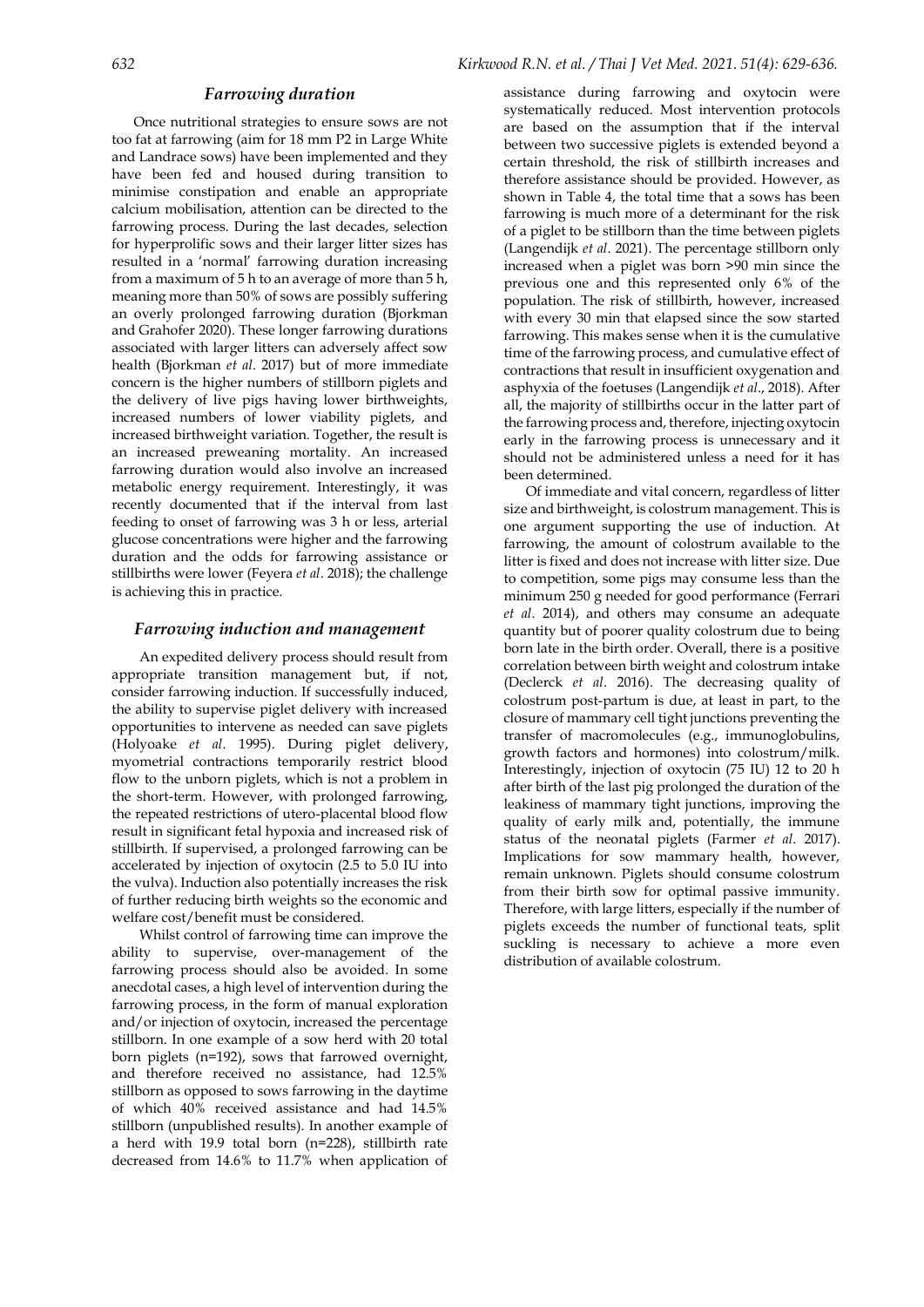**Time since previous piglet 0 - 30 min 30 - 60 min 60 – 90 min >90 min** n 2978 539 162 245 % stillborn  $5.6 \%$  6.8 % 7.4 % 7.4 % 18 % \* **Cumulative farrowing time, time since first piglet <2 h 2 to 4 h 4 to 6 h 6 to 8 h >8 h** N 1827 1226 535 164 172 % stillborn 2.7 % 6.9 %\* 10.7 %\* 13.4 %\* 27.3 %\*

**Table 4** Risk of stillborn in relation to interval between two piglets (upper part) or to cumulative farrowing time (lower part) in 3924 farrowed piglets.

\*significantly different from first value

# *Colostrum management*

It cannot be emphasised enough that adequate colostrum intake is vital for piglet survival and growth and must be achieved before consideration of cross fostering. The minimum of 250 g mentioned above is indeed critical for survival and, in addition, intake of colostrum by individual piglets or by the litter is related to growth during lactation (Devillers *et al*., 2011) and after weaning (Declerck *et al*. 2016), indicating that factors in colostrum impact on neonatal development and subsequent performance. To illustrate this, in a recent study we compared the gain of piglets with birth weight around 1000 g and an intake of colostrum below 250 g, with litter mates of the same birth weight and colostrum intake >250 g. The piglets with insufficient colostrum intake were 1 kg lighter at weaning (unpublished results). Therefore, ensuring sufficient colostrum intake may not only improve survival, but also reduce variation between piglets in weaning weight.

Optimal colostrum intake can be achieved by improving distribution of the available colostrum among the litter and by optimising colostrum production by the sow. Gilts generally produce less colostrum than do multiparous sows and, therefore, their litters may need more attention than older sows. Colostrum production in a herd may vary between 1.5 and 6 kg and it was estimated that one-third of sows may not produce sufficient colostrum to provide the 250 g per piglet needed to maximise survival (Quesnel *et al*., 2012). One way to increase colostrum production is by increasing feed allowance, or even feeding sows ad libitum, in the transition period. Assuming adequate dietary fiber content, this may relieve constipation and reduce endotoxaemia, reducing the risk of developing dysgalactia. It has been demonstrated that sows fed  $3 \times 1.5$  kg/d during the last week of pregnancy produced 4.0 kg colostrum whilst the control sows that were fed only 1.5 kg/d produced 3.5 kg colostrum (DeCaluwe *et al*. 2014). In the same study, fat sows (>23 mm back fat) produced 0.9 kg less colostrum than sows in optimal condition, again emphasising the importance of condition management during gestation. A high feed intake during the transition period may also reduce progesterone in the circulation by increased hepatic clearance, and allow an increased prolactin production approaching farrowing.

Various protocols to optimize colostrum intake are available. Piglets can be collected at delivery, dried and put into a creche at about 34oC. After 2 h or 7 pigs have been delivered, place them on the sow for a 2 h suckling period (group 1). Further pig deliveries are

placed in the creche (group 2) and after a further 2 h the groups are swapped, and group 2 is given 2 h of teat access. Piglets born after 4 h (group 3) are allowed 45 min of teat access after group 2. Then, group 1 gets 45 min access then groups 2 and 3 combined get 45 min access; then allow all pigs free access. If further intervention is practiced, remove only the largest pigs for 1 or 2 hours to give the smaller pigs an added advantage. If there is a parity 1 (gilt) and a multiparous sow farrowing at the same time, collect the multiparous sow's piglets, dry them, place in a creche for 1 h, and place the entire gilt litter on the sow for the hour and then replace them with their mother. Clearly, the above requires farrowing to be supervised which, if 24 h supervision is not employed, militates in favour of induction. A compromise that will provide some benefit is, immediately after feeding the sows, the biggest pigs in litters born overnight are placed in a creche for 2 h to allow the smaller littermates better access to the remaining colostrum. Indeed, the primary purpose of split suckling, especially of large litters, is to improve the performance of the smaller pigs (Huser *et al*. 2015). Hyperprolific sows have larger litters with lower birth weights and greater birth weight variation. As birthweight variation increases, piglet survival decreases, and this is particularly evident in litters having the greatest birthweight variation (Milligan *et al*. 2002).

### *Cross fostering*

As with neonates of any species, a piglet is best left with its' birth sow, but cross fostering of piglets is indicated when the litter size exceeds the number of functional teats. When performed, target to cross-foster between 12 and 24 h post-partum. This timing accounts for the up to 12 h for passive cellular immunity to transfer as piglets only absorb immune cells from their own mothers (Bandrick *et al*. 2011). If deemed necessary to cross-foster piglets prior to 12 h, appropriate consideration is needed of colostrum quality and piglet ability to absorb immunoglobulins. Colostrum immunoglobulin content, and piglet capacity for intestinal macromolecule absorption, decrease rapidly after first suckle. Nowadays, with the very large litters being delivered, cross fostering simply to even up litter sizes is usually not an option and the supernumerary piglets will require the creation of nurse sows.

#### *Nurse sows*

Hyperprolific sows often require the farm to provide nurse sows to compensate for the shortfall in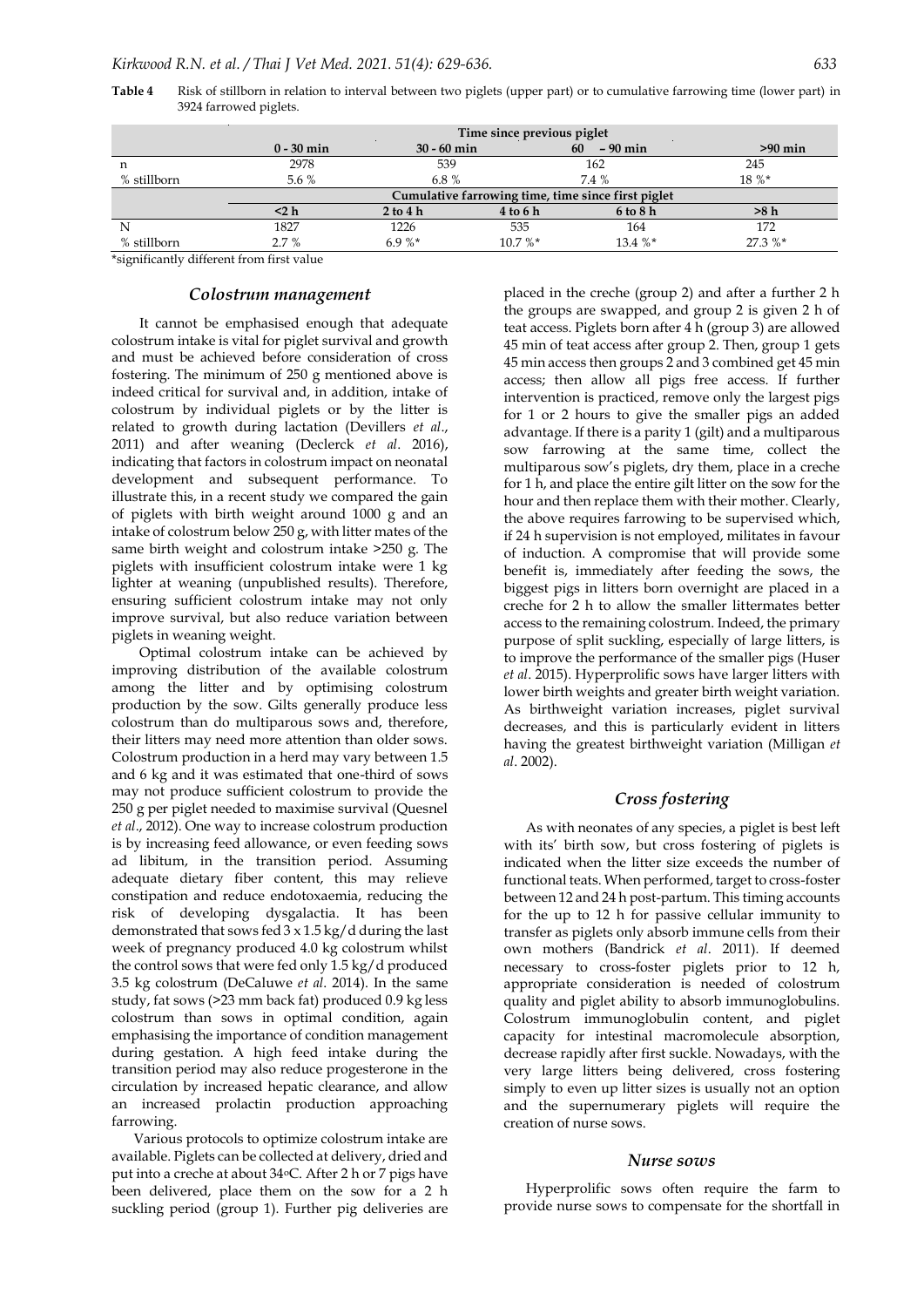available teats for the extra piglets produced. Three options for creating nurse sows are the simple nurse sows, bump fostering nurse sows, and double suckling nurse sows. For an example of a simple nurse sow, in one study the litter of a primiparous sow was weaned at 3 wk of age and the same number of 7-d old piglets, subjectively assessed to be small for age, were fostered onto her for a further 2 wk of lactation (Hidalgo *et al*. 2014). The advantage of this was a reduction in within litter competition and access to a foster sow with a greater milk yield (21 d of lactation) than their own sow (7 d of lactation) and a 2-pig increase in the subsequent litter size for the sow, presumably due to a longer lactation but with reduced metabolic demands (Hidalgo *et al*. 2014). The disadvantages, however, were that the age variation in the weaning group was increased potentially destabilizing nursery health, the nurse sow's farrowing crate was not available for a new litter for an additional 2 wk, and the sows were not bred until after the second litter was weaned. This has the potential to interfere with appropriate pig flow. Litter weight gains were not recorded, but a slower growth rate in pigs moved and mixed at greater than 24 to 48 h of age is likely. Bump weaning involves the weaning of a litter at (eg.,) 3 wk and replaced with another entire litter of 5 to 7 d old pigs; she becomes nurse sow 1. The sows donating these pigs are then used as a nurse sow (nurse sow 2) for supernumerary piglets from large litters at 24 to 48 h of age. Again, the use of nurse sow 1 takes her out of piglet production for an extended period, interfering with the pig flow. The last option is double nursing, whereby sows nurse two litters simultaneously from 24 h after farrowing to weaning (Houben *et al*. 2017). This requires the making of a heated creep area (crèche) in front of the sow, with access to milk replacer in a feeding trough. At approximately 12 h, the nursing and the creched litters are switched. Intuitively, there was an expectation of reduced sow fertility, which proved to be limited with a reduction in subsequent total born litter size of about one pig. Although not insignificant, it should be remembered that relatively few sows will double nurse and so the herd impact would be very small but access to milk replacer to minimize any adverse litter growth effects is required (Kobek-Kjeldager *et al*. 2020). When considering large litter sizes (eg., average 16 born alive) and the use of nurse sows, with the need to limit suckled litter size to an average of, say, 13, then there may be 20% of crates housing nurse sows. Even if we assume zero preweaning mortality, for every 5 crates the number of pigs weaned per crate will not be 16 but instead 12.8. If the aim is to achieve a target of 12 pigs weaned per farrowing place, a farm with 100 farrowing places (ie. 20 sows/wk, about 450 sow unit) will need 14.5 pigs born per sow. However, if we set aside, say, two farrowing places to provide for nurse sows, then the hyperprolific sow will need to deliver 18.5 pigs to achieve the same weaning result. It is expected that the hyperprolific sow will produce more total pigs at birth but, with more pigs at birth, the born dead (stillborn, mummified and none-viable piglets) increases from, say, 7 to 10% and, further, an increase in pre-weaning morality from, say, 10 to 14% (or more) will become evident. These numbers can be quite distressing to the

stockpeople having to cope with the increase in piglet numbers.

# *Stockmanship*

The power of good stockmanship to reduce perinatal mortality should not be underestimated. Practical changes to pig management to improve availability of expert personnel can also be encouraged. Many farms wean on a Thursday to allow breeding on Monday and Tuesday. The result is farrowing on Friday through Sunday when staffing levels are lowest and so encourages the use of induction agents, potentially reducing gestation length and piglet birthweights. If weaning is on a Sunday or Monday, breeding now occurs on Thursday and Friday allowing for farrowing to occur midweek when staffing levels and expertise are maximised. The reduced use of induction agents results in increased birthweights (Carr and Smith 2012). Further, at 48 h after weaning when recognition of poor doing pigs is most easily achieved, staffing levels in the nursery can also be maximised. With hyperprolific sows, the need for good stockmanship extends beyond the farrowing house. The farrowing house team may do an excellent job in producing live weaners, but these weaners are likely to be 1 kg lighter than target. The nursery and finishing team then have to work extremely hard to keep the performance of these animals within acceptable targets. However, it has to be expected that post-weaning mortality will rise from 5 to 7%, the smaller pigs will grow slower (an extra week to finish) and the killing out percent is likely to decline with the slower growth rates, from, say, 78 to 76%. Taken together, we suggest that while hyperprolific sows may provide more pigs for market, it would be optimistic to assume that the weight of pork marketed will similarly increase.

#### *Summary*

In summary, breeding companies have successfully produced hyperprolific sows each capable of delivering more than 30 pigs per year. Associated with production of large litters are reduced average birth weights, increased birth weight variation, and a level of preweaning mortality incompatible with acceptable pig welfare. Further, the post-weaning performance of these weight-compromised pigs is likely to result in an increased days-to-market. Interestingly, the Netherlands is now actively attempting to reduce litter sizes in order to reduce piglet mortality. The positive association between increases in litter sizes and preweaning mortality can result in an optimal litter size beyond which further increases result in minimal improvements in numbers weaned (Walgren and Rudstedt 2012). Some words of wisdom from a Smithfield's sow farm manager, "I don't want litters of 16 pigs, just give me 12 I can keep alive". When considering the purchase of genetics, remember that the genetic supplier is selling you numbers of gilts but you are selling kilograms of pork, and they are not the same.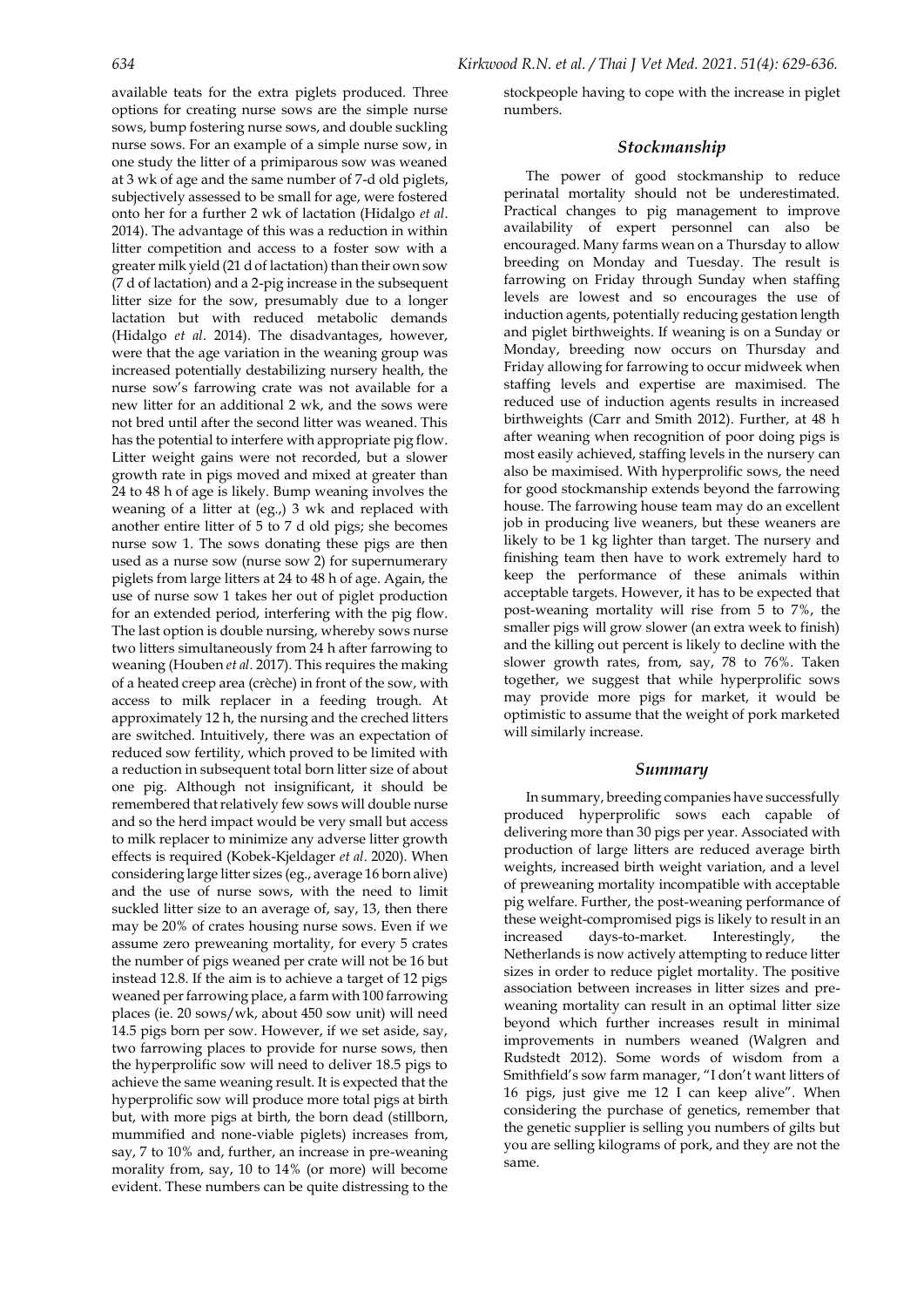#### *References*

- Bandrick M, Pieters M, Pijoan C, Baidoo SK and Molitor TW 2011. Effect of cross-fostering on transfer of maternal immunity to *Mycoplasma hyopneumoniae* to piglets. Vet Rec 168: 100-106.
- Baxter EM, Jarvis S, D'eath RB, Ross DW, Robson SK, Farish M, Nevison IM, Lawrence AB and Edwards SA 2008. Investigating the behavioural and physiological indicators of neonatal survival in pigs. Theriogenology 69: 773-783.
- Bikker P and Blok MC 2017. Phosphorus and calcium requirements of growing pigs and sows. CVB Report 59[. https://doi.org/10.18174/424780](https://doi.org/10.18174/424780)
- Bjorkman S and Grahofer A 2020. Tools and protocols for managing hyperprolific sows at parturition: Optimizing piglet survival and sows' reproductive health. Intechopen, DOI: 10.5772/intechopen. 91337.
- Bjorkman S, Oliviero C, Kauffold J, Soede NM and Peltoneimi OAT 2018. Prolonged parturition and impaired placenta expulsion increase the risk of postpartum metritis and delay uterine involution in sows. Theriogenology 106: 87-92.
- Carr J, Chen S-P, Connor JF, Kirkwood R and Segales J 2018. Pig Health. CRC Press.
- Carr J and Smith J 2012. Creating a new paradigm lets wean on a Monday! Proc IPVS 22, p. 343.
- Constable PD, Hinchcliff KW, Done SH, Grunberg W 2017. Veterinary Medicine, A textbook of diseases of cattle, horses, sheep, pigs, and goats. Edition 11, Elsevier, St. Louis, MO.
- Decaluwe R, Maes D, Cools A, Wuyts B, De Smet S, Marescau B, De Deyn PP and Janssens GPJ 2014. Effect of peripartal feeding strategy on colostrum yield and composition in sows. J Anim Sci. 92: 3557- 3567.
- Declerck I, Dewulf J, Sarrazin S and Mais D 2016. Longterm effects of colostrum intake in piglet mortaility and performance. J Anim Sci. 94:1633-1643.
- Devillers N, Le Dividich J and Prunier A 2011. Influence of colostrum intake on piglet survival and immunity. Animal 5:10, pp 1605–1612.
- Farmer C, Lessard M, Knight CH and Quesnel H 2017. Oxytocin injections in the postpartal period affect mammary tight junctions in sows. J Anim Sci. 95: 3532-3539.
- Ferrari CV, Sbardella PE, Bernardi ML, Coutinho ML, Vaz Jr. IS, Wentz I and Bortolozzo FP 2014. Effect of birth weight and colostrum intake on mortality and performance of piglets after cross-fostering in sows of different parities. Prev Vet Med 114: 259–266.
- Feyera T, Pedersen TF, Krogh U, Foldager L and Theil PK 2018. Impact of sow energy status during farrowing on farrowing kinetics, frequency of stillborn pigs, and farrowing assistance. J Anim Sci. 96: 2320-2331.
- Gourley KM, Swanson AJ, Royall RQ, DeRouchey JM, Tokach MD, Dritz SS, Goodband RD, Hastad CW, and Woodworth JC 2020. Effects of timing and size of meals prior to farrowing on sow and litter performance. Transl Anim Sci. 4: 724-736.
- Hidalgo DM, Friendship RM, Greiner L, Manjarin R, Amezcua MR, Dominguez JC and Kirkwood RN 2014. Influence of lactation length and

gonadotrophins administered at weaning on fertility of primiparous sows. Anim Reprod Sci. 149:245-248.

- Holyoake PK, Dial GD, Trigg T and King V 1995. Reducing piglet mortality through supervision during the perinatal period. J Anim Sci. 73: 3543- 3551.
- Houben MAM, Tobias TJ and MMC Holstege 2017. The effect of double nursing, an alternative nursing strategy for the hyper-prolific sow herd, on herd performance. Porc Health Manag. 3:2.
- Huser JS, Plush KJ, Pitchford WS, Kennett TE and Lines DS 2015. Neonatal split suckling improves survival of small pigs. Anim Prod Sci. 55: 1477.
- Kobek-Kjeldager C, Mousten VA, Theil PK and Pedersen LJ 2020. Effect of litter size, milk replacer and housing on production results of hyper-prolific sows. Animal 14: 824-833.
- Langendijk P and Fleuren M 2018. Feeding the transition sow ad libitum: a healthy start for suckling pigs. 69th Meeting European Fed Anim Sci. p. 116.
- Langendijk P, Fleuren M, van Hees H and van Kempen T 2018. The course of parturition affects piglet condition at birth and survival and growth through the nursery phase. Animals 8: 60; doi:10.3390/ani8050060
- Langendijk P, Fleuren M, Wilhelm M, Page G. 2021. Why do piglets die during birth: factors that impact asphyxia and stillbirth. European Society for Porcine Health Management 2021 Bern, Switzerland Abstr p102.
- Lund MS, Puonti M, Rydhmer L and Jensen J 2002. Relationship between litter size and perinatal and pre-weaning survival in pigs. Anim Sci. 74: 217- 222.
- Madsen JG and Bee G 2015.Compensatory feeding strategy does not overcome negative effects on growth and carcass composition of low birthweight pigs. Animal 9: 427-436.
- Martineau GP, Smith BB and Doize B 1992. Pathogenesis, prevention, and treatment of lactational insufficiency in sows. Vet Clin Nth Amer: Food Anim Prac. 8: 661-684.
- Milligan BN, Fraser D and Kramer DL 2002. Withinlitter birth weight variation in the domestic pig and its relation to pre-weaning survival, weight gain, and variation in weaning weights. Livest Prod Sci. 76: 181-191.
- Oliviero C, Junnikkala S and Peltoneimi OAT 2019. The challenge of large litters on the immune system of the sow and the piglets. Reprod Dom Anim. 54: 12– 21.
- Oliviero C, Kokkonen T, Heinonen M, Sankari S and Peltoneimi OAT 2009. Feeding sows with high fibre diet around farrowing and early lactation: impact on intestinal activity energy balance related parameters and litter performance. Res Vet Sci. 86: 314-319.
- Orihuela A and Solano JJ 1995. Managing "teat order" in suckling pigs (*Sus scrofa domestica*). Appl Anim Behav Sci. 46: 125-130.
- Quesnel H, Farmer C and Devillers N 2012. Colostrum intake: Influence on piglet performance and factors of variation. Livestock Science 146: 105–114.